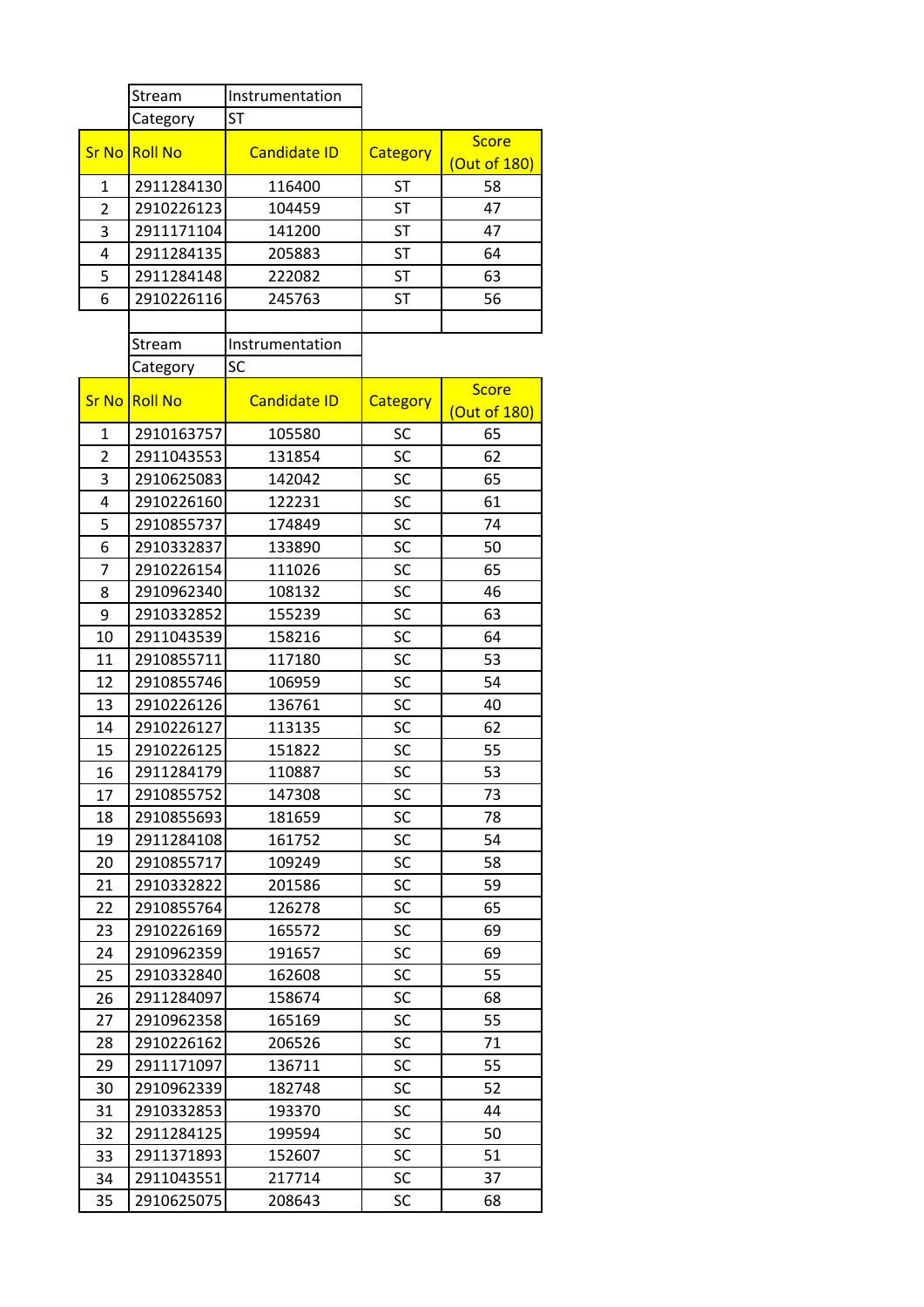| 36             | 2911284170     | 208906              | SC          | 60           |
|----------------|----------------|---------------------|-------------|--------------|
| 37             | 2910855700     | 174949              | SC          | 60           |
| 38             | 2911284165     | 214889              | SC          | 49           |
| 39             | 2910226120     | 213398              | SC          | 59           |
| 40             | 2910855760     | 201900              | SC          | 85           |
| 41             | 2911371894     | 236331              | SC          | 47           |
| 42             | 2911284156     | 246879              | SC          | 63           |
| 43             | 2910855672     | 244912              | SC          | 54           |
| 44             | 2910855747     | 215226              | SC          | 63           |
| 45             | 2910226141     | 175323              | SC          | 62           |
| 46             | 2910226128     | 236299              | SC          | 50           |
| 47             | 2911284105     | 218599              | SC          | 71           |
| 48             | 2910855667     | 244924              | SC          | 64           |
| 49             | 2910226148     | 188448              | SC          | 78           |
| 50             | 2910625095     | 210696              | SC          | 73           |
|                |                |                     |             |              |
|                | Stream         | Instrumentation     |             |              |
|                | Category       | <b>OPEN</b>         |             |              |
|                |                |                     |             | <b>Score</b> |
| <b>Sr No</b>   | <b>Roll No</b> | <b>Candidate ID</b> | Category    | (Out of 180) |
| 1              | 2910962356     | 106220              | <b>OPEN</b> | 53           |
| $\overline{2}$ | 2910855692     | 100645              | <b>OPEN</b> | 76           |
| 3              | 2910226138     | 133609              | <b>OPEN</b> | 51           |
| 4              | 2910855697     | 111850              | <b>OPEN</b> | 62           |
| 5              | 2910332835     | 118127              | <b>OPEN</b> | 69           |
| 6              | 2911171093     | 129469              | <b>OPEN</b> | 57           |
| 7              | 2910163733     | 115504              | <b>OPEN</b> | 69           |
| 8              | 2910163759     | 118009              | <b>OPEN</b> | 58           |
| 9              | 2910855762     | 152507              | <b>OPEN</b> | 59           |
| 10             | 2911284160     | 106027              | <b>OPEN</b> | 70           |
| 11             | 2911171094     | 168294              | <b>OPEN</b> | 63           |
| 12             | 2910962348     | 132368              | <b>OPEN</b> | 72           |
| 13             | 2911284137     | 123980              | <b>OPEN</b> | 54           |
| 14             | 2910855702     | 110356              | <b>OPEN</b> | 56           |
| 15             | 2910855705     | 119078              | <b>OPEN</b> | 71           |
| 16             | 2910855694     | 151419              | <b>OPEN</b> | 60           |
| 17             | 2911284184     | 153368              | <b>OPEN</b> | 61           |
| 18             | 2910962350     | 148350              | <b>OPEN</b> | 59           |
| 19             | 2910855745     | 161333              | <b>OPEN</b> | 62           |
| 20             | 2910625092     | 140624              | <b>OPEN</b> | 53           |
| 21             | 2910855715     | 148198              | <b>OPEN</b> | 65           |
| 22             | 2910625079     | 171023              | <b>OPEN</b> | 56           |
| 23             | 2911284163     | 104446              | <b>OPEN</b> | 58           |
| 24             | 2911284187     | 110253              | <b>OPEN</b> | 71           |
| 25             | 2910855687     | 175623              | <b>OPEN</b> | 59           |
| 26             | 2911043541     | 118099              | <b>OPEN</b> | 61           |
| 27             | 2910855738     | 116579              | <b>OPEN</b> | 60           |
| 28             | 2910855766     | 131192              | <b>OPEN</b> | 50           |
| 29             | 2910163749     | 113203              | <b>OPEN</b> | 59           |
| 30             | 2910855698     | 184401              | <b>OPEN</b> | 62           |
|                |                |                     |             |              |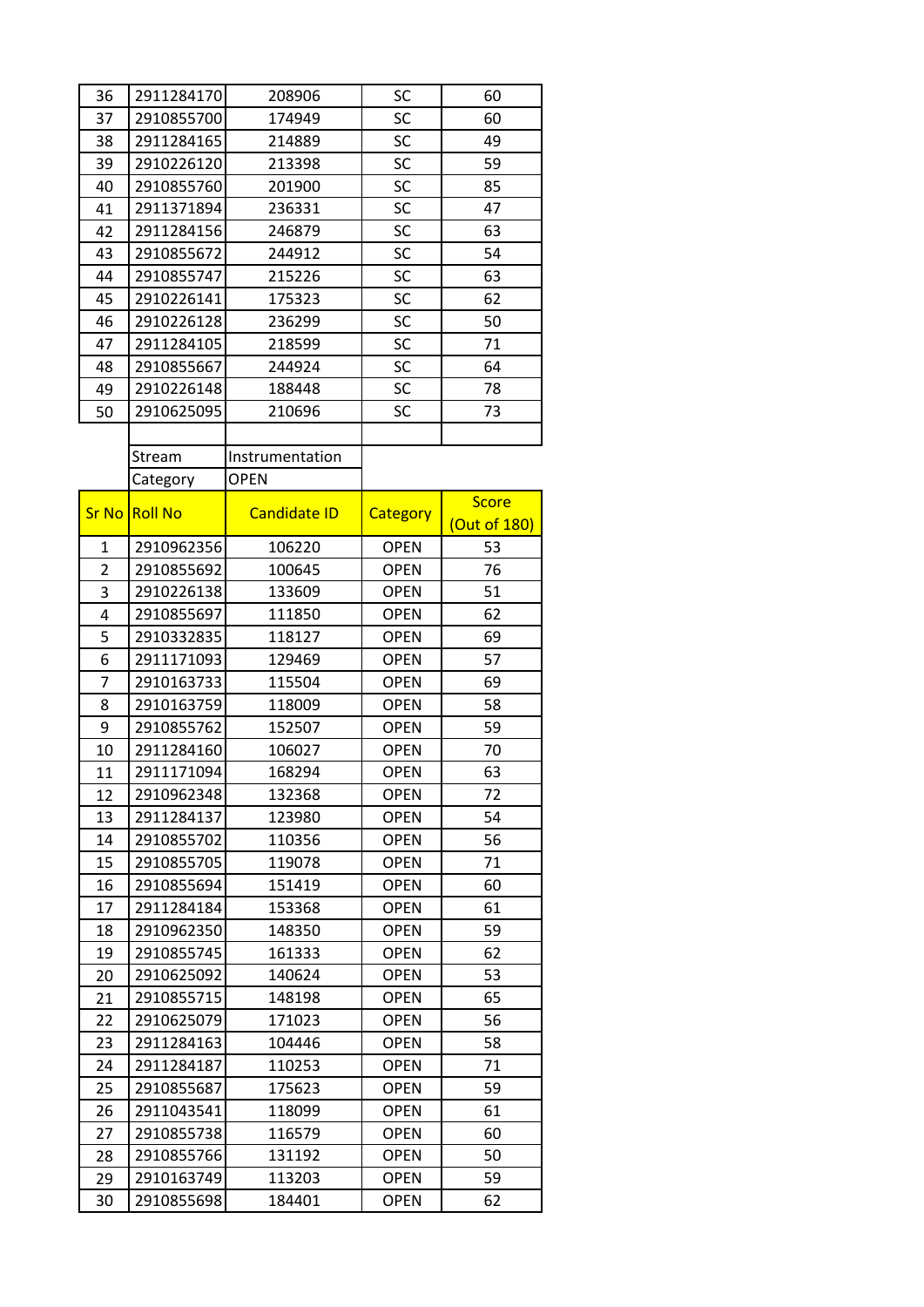| 31 | 2911043555 | 130738 | <b>OPEN</b> | 59 |
|----|------------|--------|-------------|----|
| 32 | 2910855761 | 173753 | <b>OPEN</b> | 62 |
| 33 | 2910625094 | 184207 | <b>OPEN</b> | 63 |
| 34 | 2910163739 | 129219 | <b>OPEN</b> | 64 |
| 35 | 2910855749 | 142636 | <b>OPEN</b> | 65 |
| 36 | 2910163748 | 142242 | <b>OPEN</b> | 55 |
| 37 | 2911284188 | 123140 | <b>OPEN</b> | 61 |
| 38 | 2910855743 | 153739 | <b>OPEN</b> | 67 |
| 39 | 2910332834 | 183566 | <b>OPEN</b> | 67 |
| 40 | 2910163754 | 170890 | <b>OPEN</b> | 60 |
| 41 | 2910226179 | 143098 | <b>OPEN</b> | 53 |
| 42 | 2910855720 | 157000 | <b>OPEN</b> | 61 |
| 43 | 2911284190 | 160928 | <b>OPEN</b> | 46 |
| 44 | 2910855683 | 173557 | <b>OPEN</b> | 42 |
| 45 | 2910855741 | 164879 | <b>OPEN</b> | 55 |
| 46 | 2910855676 | 176310 | <b>OPEN</b> | 63 |
| 47 | 2911284110 | 171003 | <b>OPEN</b> | 59 |
| 48 | 2910725715 | 182662 | <b>OPEN</b> | 52 |
| 49 | 2910226165 | 179878 | <b>OPEN</b> | 45 |
| 50 | 2911284102 | 136222 | <b>OPEN</b> | 64 |
| 51 | 2911284164 | 154537 | <b>OPEN</b> | 46 |
| 52 | 2910855691 | 146773 | <b>OPEN</b> | 68 |
| 53 | 2910725714 | 163349 | <b>OPEN</b> | 57 |
| 54 | 2910332847 | 160032 | <b>OPEN</b> | 65 |
| 55 | 2911284167 | 123412 | <b>OPEN</b> | 67 |
| 56 | 2910226177 | 132167 | <b>OPEN</b> | 68 |
| 57 | 2911284182 | 169330 | <b>OPEN</b> | 57 |
| 58 | 2910163737 | 122330 | <b>OPEN</b> | 56 |
| 59 | 2910625073 | 129818 | <b>OPEN</b> | 59 |
| 60 | 2910332824 | 138673 | <b>OPEN</b> | 88 |
| 61 | 2910855674 | 156696 | <b>OPEN</b> | 78 |
| 62 | 2910855681 | 154017 | <b>OPEN</b> | 74 |
| 63 | 2911284114 | 186975 | <b>OPEN</b> | 72 |
| 64 | 2911284196 | 187327 | <b>OPEN</b> | 64 |
| 65 | 2910962349 | 149296 | <b>OPEN</b> | 52 |
| 66 | 2911284116 | 145929 | <b>OPEN</b> | 41 |
| 67 | 2910962333 | 168506 | <b>OPEN</b> | 65 |
| 68 | 2911284186 | 183504 | <b>OPEN</b> | 47 |
| 69 | 2910855682 | 179264 | <b>OPEN</b> | 44 |
| 70 | 2910855755 | 168278 | <b>OPEN</b> | 57 |
| 71 | 2910855703 | 164268 | <b>OPEN</b> | 65 |
| 72 | 2910855765 | 152431 | <b>OPEN</b> | 55 |
| 73 | 2910855704 | 153581 | <b>OPEN</b> | 77 |
| 74 | 2911284101 | 182772 | <b>OPEN</b> | 68 |
| 75 | 2910855721 | 102578 | <b>OPEN</b> | 68 |
| 76 | 2910855744 | 203906 | <b>OPEN</b> | 68 |
| 77 | 2911284100 | 184150 | <b>OPEN</b> | 59 |
| 78 | 2910855673 | 196939 | <b>OPEN</b> | 57 |
| 79 | 2910855690 | 158666 | <b>OPEN</b> | 45 |
| 80 | 2910855678 | 145430 | <b>OPEN</b> | 67 |
|    |            |        |             |    |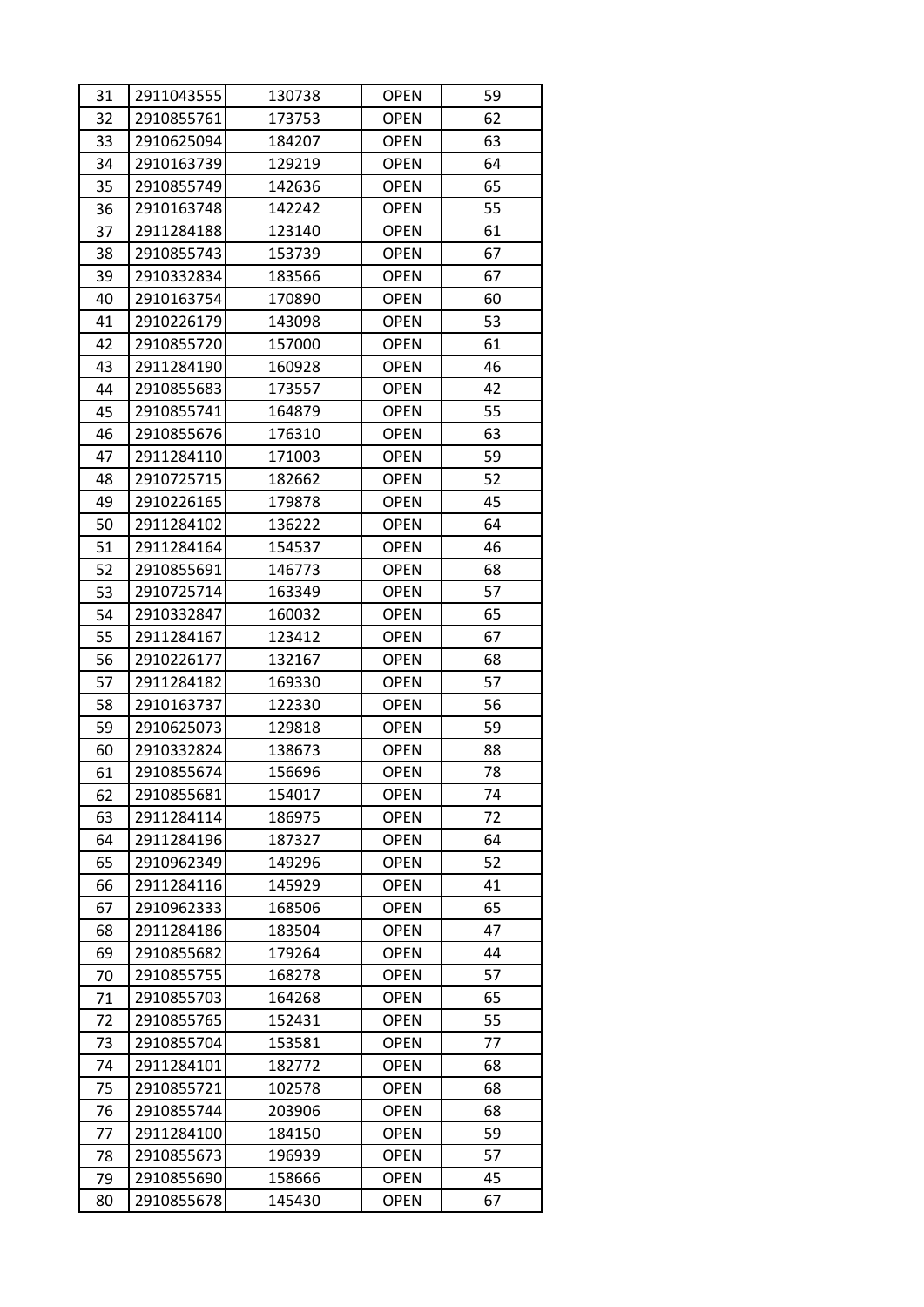| 81  | 2911284202 | 202965 | <b>OPEN</b> | 72 |
|-----|------------|--------|-------------|----|
| 82  | 2911284099 | 176060 | <b>OPEN</b> | 60 |
| 83  | 2911284141 | 206877 | <b>OPEN</b> | 62 |
| 84  | 2910332829 | 213470 | <b>OPEN</b> | 62 |
| 85  | 2910625076 | 182657 | <b>OPEN</b> | 76 |
| 86  | 2910855727 | 144729 | <b>OPEN</b> | 68 |
| 87  | 2910855689 | 192634 | <b>OPEN</b> | 76 |
| 88  | 2911284174 | 196109 | <b>OPEN</b> | 75 |
| 89  | 2910855759 | 202565 | <b>OPEN</b> | 71 |
| 90  | 2910855751 | 152640 | <b>OPEN</b> | 52 |
| 91  | 2910855669 | 220178 | <b>OPEN</b> | 59 |
| 92  | 2911284103 | 179258 | <b>OPEN</b> | 64 |
| 93  | 2910163758 | 207520 | <b>OPEN</b> | 53 |
| 94  | 2910625089 | 173148 | <b>OPEN</b> | 51 |
| 95  | 2911284197 | 152677 | <b>OPEN</b> | 40 |
| 96  | 2911284107 | 178228 | <b>OPEN</b> | 88 |
| 97  | 2911284192 | 187205 | <b>OPEN</b> | 67 |
| 98  | 2910226180 | 187493 | <b>OPEN</b> | 65 |
| 99  | 2911284145 | 223407 | <b>OPEN</b> | 43 |
| 100 | 2911284195 | 185435 | <b>OPEN</b> | 52 |
| 101 | 2911284121 | 168488 | <b>OPEN</b> | 58 |
| 102 | 2911171103 | 195542 | <b>OPEN</b> | 47 |
| 103 | 2911284131 | 154776 | <b>OPEN</b> | 47 |
| 104 | 2910226161 | 208726 | <b>OPEN</b> | 65 |
| 105 | 2910962337 | 195381 | <b>OPEN</b> | 62 |
| 106 | 2911284154 | 227404 | <b>OPEN</b> | 77 |
| 107 | 2910725716 | 208928 | <b>OPEN</b> | 58 |
| 108 | 2911284185 | 231644 | <b>OPEN</b> | 61 |
| 109 | 2911284181 | 209761 | <b>OPEN</b> | 78 |
| 110 | 2910855735 | 197000 | <b>OPEN</b> | 58 |
| 111 | 2910163747 | 221558 | <b>OPEN</b> | 60 |
| 112 | 2910226136 | 210257 | <b>OPEN</b> | 55 |
| 113 | 2910855758 | 191444 | <b>OPEN</b> | 57 |
| 114 | 2911284171 | 210238 | <b>OPEN</b> | 59 |
| 115 | 2911043557 | 233411 | <b>OPEN</b> | 55 |
| 116 | 2911284189 | 201490 | <b>OPEN</b> | 53 |
| 117 | 2910855679 | 214499 | <b>OPEN</b> | 69 |
| 118 | 2910226184 | 235618 | <b>OPEN</b> | 44 |
| 119 | 2910226140 | 237326 | <b>OPEN</b> | 53 |
| 120 | 2910226166 | 238438 | <b>OPEN</b> | 51 |
| 121 | 2910855686 | 227985 | <b>OPEN</b> | 52 |
| 122 | 2910332841 | 214942 | <b>OPEN</b> | 61 |
| 123 | 2910962366 | 220560 | <b>OPEN</b> | 54 |
| 124 | 2911284132 | 248708 | <b>OPEN</b> | 71 |
| 125 | 2911043556 | 191562 | <b>OPEN</b> | 92 |
| 126 | 2910226182 | 240427 | <b>OPEN</b> | 69 |
| 127 | 2910855677 | 212397 | <b>OPEN</b> | 65 |
| 128 | 2911043554 | 246393 | <b>OPEN</b> | 57 |
| 129 | 2910855732 | 253003 | <b>OPEN</b> | 57 |
| 130 | 2911284150 | 197886 | <b>OPEN</b> | 45 |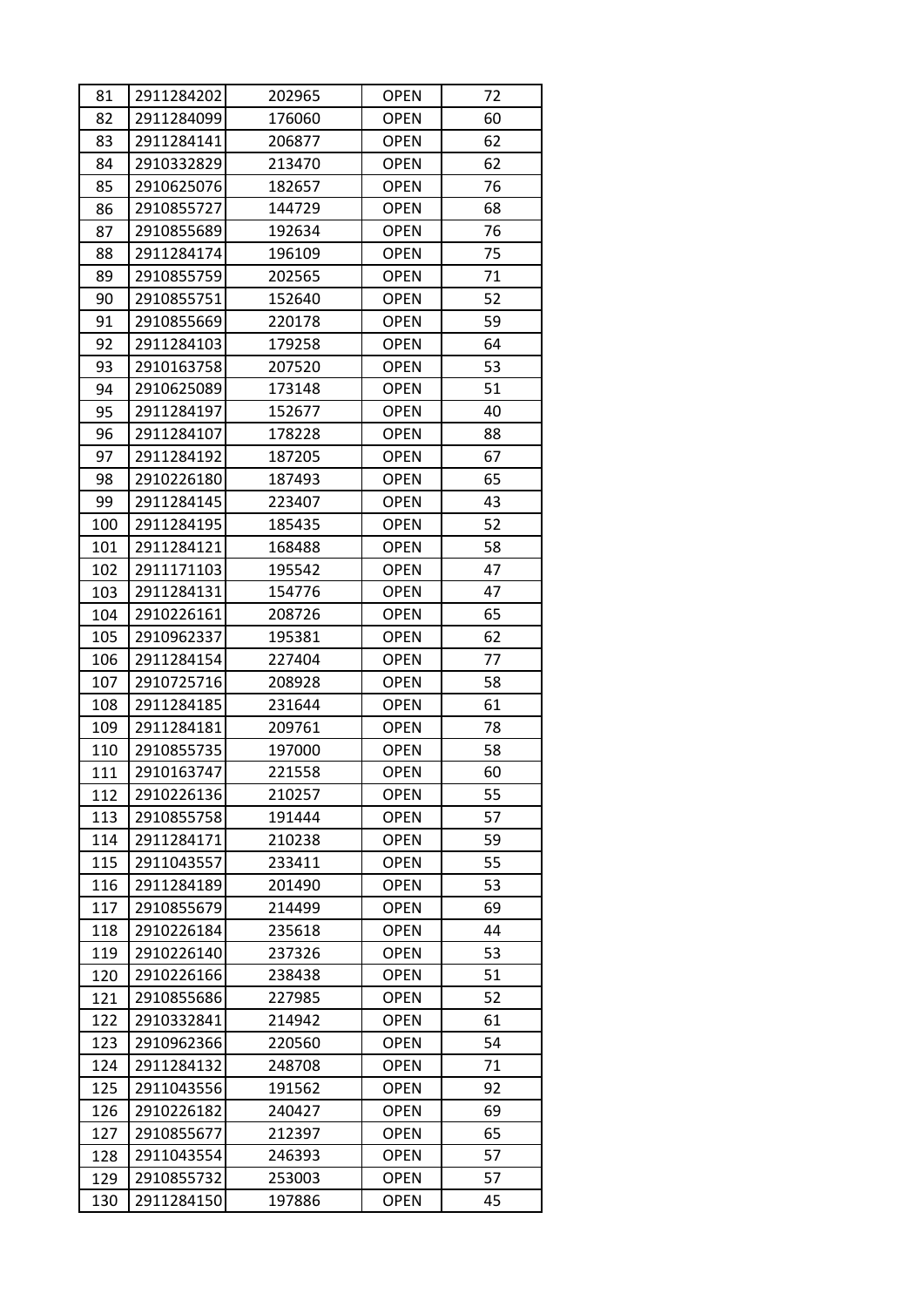| 131            | 2910962364     | 220899              | <b>OPEN</b> | 56                           |
|----------------|----------------|---------------------|-------------|------------------------------|
| 132            | 2910163752     | 251993              | <b>OPEN</b> | 78                           |
| 133            | 2911284126     | 253302              | <b>OPEN</b> | 64                           |
| 134            | 2911284117     | 218928              | <b>OPEN</b> | 64                           |
| 135            | 2910226115     | 251855              | <b>OPEN</b> | 71                           |
| 136            | 2910855724     | 253197              | <b>OPEN</b> | 69                           |
| 137            | 2910332848     | 222332              | <b>OPEN</b> | 74                           |
| 138            | 2910625086     | 216222              | <b>OPEN</b> | 57                           |
| 139            | 2911284123     | 238704              | <b>OPEN</b> | 70                           |
| 140            | 2910332838     | 240548              | <b>OPEN</b> | 56                           |
| 141            | 2910590152     | 234940              | <b>OPEN</b> | 46                           |
| 142            | 2910625077     | 215164              | <b>OPEN</b> | 58                           |
| 143            | 2911284176     | 219742              | <b>OPEN</b> | 80                           |
| 144            | 2910163743     | 191975              | <b>OPEN</b> | 69                           |
| 145            | 2911284177     | 234593              | <b>OPEN</b> | 58                           |
| 146            | 2910163746     | 236418              | <b>OPEN</b> | 54                           |
| 147            | 2910855695     | 246318              | <b>OPEN</b> | 68                           |
| 148            | 2910226183     | 216060              | <b>OPEN</b> | 50                           |
| 149            | 2910625085     | 247891              | <b>OPEN</b> | 57                           |
| 150            | 2911284166     | 250885              | <b>OPEN</b> | 50                           |
| 151            | 2910163742     | 157755              | <b>OPEN</b> | 56                           |
| 152            | 2910725713     | 208367              | <b>OPEN</b> | 53                           |
| 153            | 2910332826     | 230832              | <b>OPEN</b> | 60                           |
| 154            | 2911284118     | 245892              | <b>OPEN</b> | 68                           |
| 155            | 2910855707     | 243876              | <b>OPEN</b> | 65                           |
| 156            | 2910163755     | 200658              | <b>OPEN</b> | 74                           |
| 157            | 2910332830     | 224664              | <b>OPEN</b> | 46                           |
| 158            | 2911284096     | 202698              | <b>OPEN</b> | 68                           |
| 159            | 2910625091     | 231279              | <b>OPEN</b> | 50                           |
| 160            | 2911284169     | 188733              | <b>OPEN</b> | 82                           |
| 161            | 2910226174     | 163023              | <b>OPEN</b> | 83                           |
| 162            | 2910332832     | 200607              | <b>OPEN</b> | 56                           |
| 163            | 2911284109     | 191070              | <b>OPEN</b> | 64                           |
| 164            | 2911043548     | 226746              | <b>OPEN</b> | 62                           |
| 165            | 2910332821     | 250001              | <b>OPEN</b> | 68                           |
| 166            | 2911284095     | 250083              | <b>OPEN</b> | 74                           |
| 167            | 2911284200     | 210986              | <b>OPEN</b> | 64                           |
| 168            | 2910855709     | 237728              | <b>OPEN</b> | 52                           |
| 169            | 2911284191     | 240444              | <b>OPEN</b> | 84                           |
| 170            | 2911043544     | 250020              | <b>OPEN</b> | 74                           |
|                |                |                     |             |                              |
|                | Stream         | Instrumentation     |             |                              |
|                | Category       | OBC                 |             |                              |
| <b>Sr No</b>   | <b>Roll No</b> | <b>Candidate ID</b> | Category    | <b>Score</b><br>(Out of 180) |
| 1              | 2910855726     | 127325              | OBC         | 75                           |
| $\overline{2}$ | 2910962344     | 110558              | OBC         | 52                           |
| 3              | 2910332836     | 105897              | OBC         | 57                           |
| 4              | 2911043542     | 122710              | OBC         | 61                           |
| 5              | 2910855750     | 121136              | OBC         | 67                           |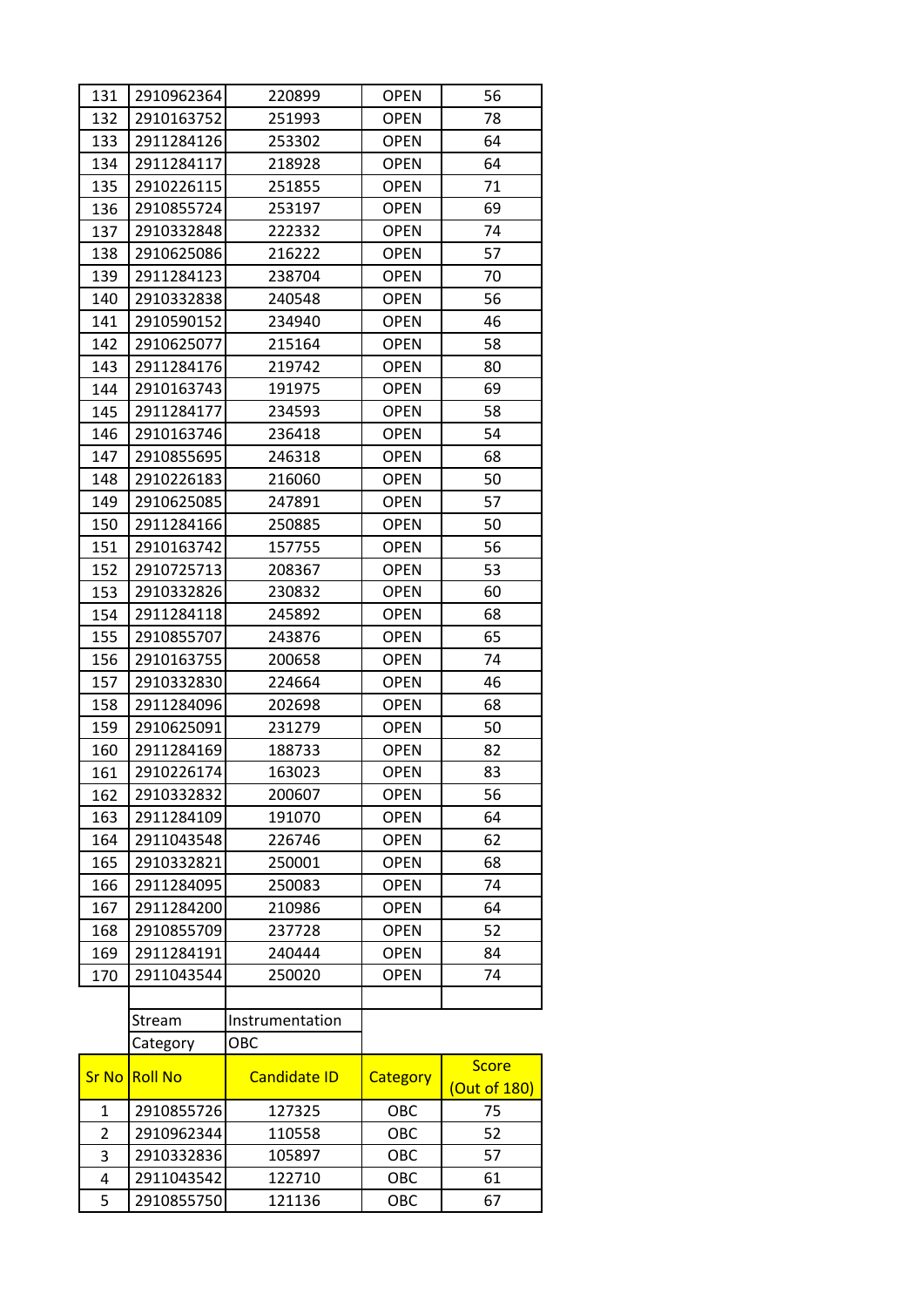| 6              | 2910163734 | 122393 | OBC | 59 |
|----------------|------------|--------|-----|----|
| $\overline{7}$ | 2910625080 | 124555 | OBC | 60 |
| 8              | 2910226142 | 129904 | OBC | 75 |
| 9              | 2910855684 | 126087 | OBC | 38 |
| 10             | 2910855756 | 107263 | OBC | 67 |
| 11             | 2910962367 | 106747 | OBC | 63 |
| 12             | 2910855675 | 162012 | OBC | 78 |
| 13             | 2910855753 | 175201 | OBC | 70 |
| 14             | 2910855710 | 132984 | OBC | 49 |
| 15             | 2910590151 | 121067 | OBC | 32 |
| 16             | 2910590153 | 111925 | OBC | 44 |
| 17             | 2910855730 | 148305 | OBC | 62 |
| 18             | 2910226113 | 150198 | OBC | 69 |
| 19             | 2910855742 | 157292 | OBC | 62 |
| 20             | 2910226151 | 143522 | OBC | 65 |
| 21             | 2911284194 | 172945 | OBC | 48 |
| 22             | 2910332845 | 152139 | OBC | 57 |
| 23             | 2910226144 | 132610 | OBC | 79 |
| 24             | 2910962357 | 182260 | OBC | 99 |
| 25             | 2910226149 | 180801 | OBC | 69 |
| 26             | 2910226150 | 174878 | OBC | 56 |
| 27             | 2911284162 | 145715 | OBC | 63 |
| 28             | 2911171098 | 156097 | OBC | 49 |
| 29             | 2910855708 | 170224 | OBC | 48 |
| 30             | 2910226130 | 164099 | OBC | 55 |
| 31             | 2910625088 | 155028 | OBC | 52 |
| 32             | 2911043547 | 168970 | OBC | 54 |
| 33             | 2910332850 | 190392 | OBC | 61 |
| 34             | 2910855664 | 178312 | OBC | 50 |
| 35             | 2910855671 | 172215 | OBC | 54 |
| 36             | 2911284198 | 184172 | OBC | 59 |
| 37             | 2911284122 | 191542 | OBC | 57 |
| 38             | 2911284161 | 164495 | OBC | 38 |
| 39             | 2910332833 | 157086 | OBC | 58 |
| 40             | 2910855688 | 152599 | OBC | 78 |
| 41             | 2910855734 | 190234 | OBC | 87 |
| 42             | 2910163761 | 206822 | OBC | 68 |
| 43             | 2911284147 | 182816 | OBC | 67 |
| 44             | 2910226132 | 211407 | OBC | 62 |
| 45             | 2910332846 | 211544 | OBC | 67 |
| 46             | 2910855739 | 199469 | OBC | 91 |
| 47             | 2911284124 | 161929 | OBC | 73 |
| 48             | 2910962335 | 190623 | OBC | 42 |
| 49             | 2910625084 | 216595 | OBC | 53 |
| 50             | 2911284112 | 221011 | OBC | 90 |
| 51             | 2911171096 | 160982 | OBC | 60 |
| 52             | 2910855725 | 165086 | OBC | 56 |
| 53             | 2911284138 | 169980 | OBC | 50 |
| 54             | 2910855728 | 164703 | OBC | 69 |
| 55             | 2910855733 | 217912 | OBC | 61 |